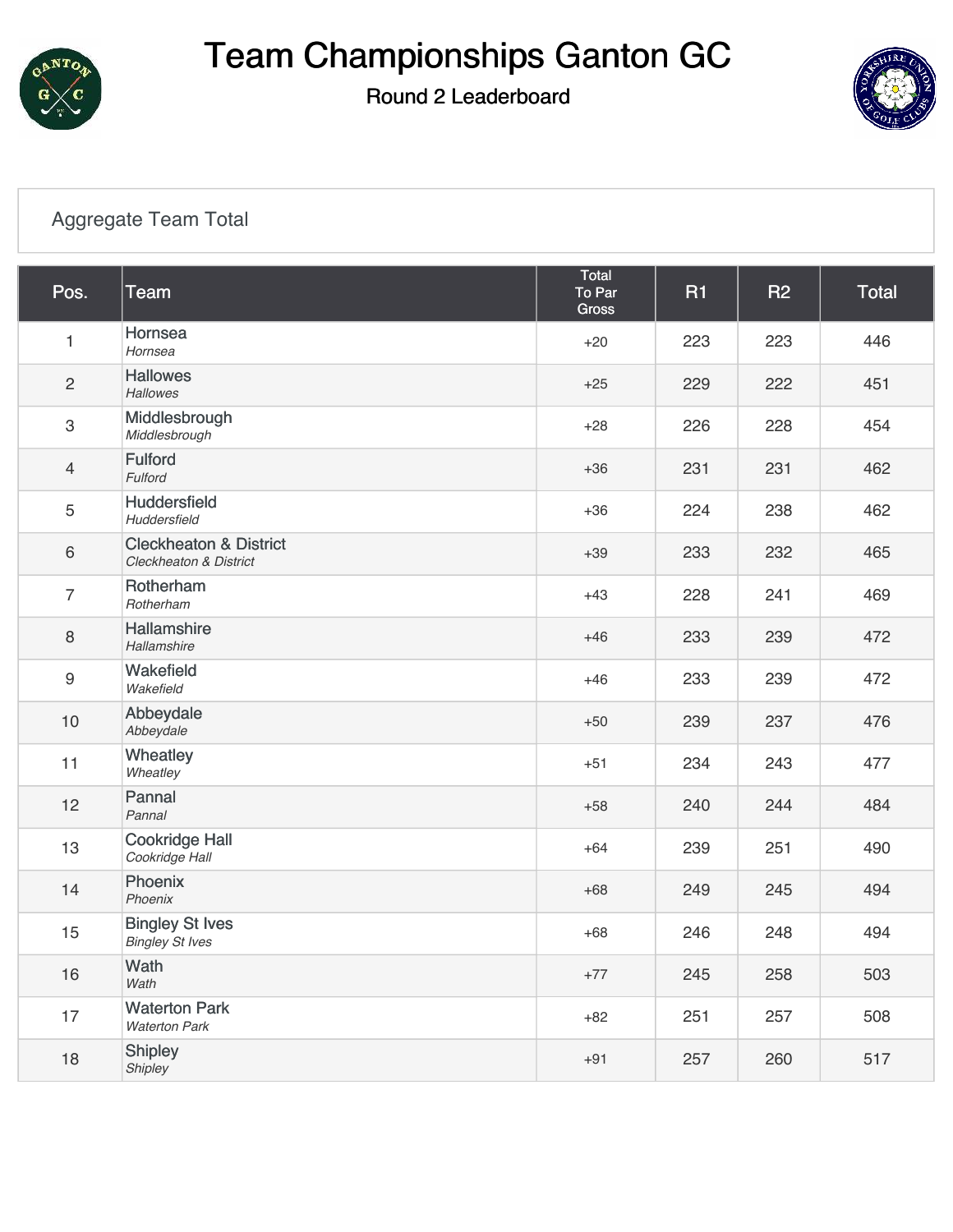

Round 2 Leaderboard



#### [Individual Gross aggregate](https://cdn2.golfgenius.com/v2tournaments/7027116273007885165?called_from=&round_index=2)

| Pos.             | Player                                       | Total<br>To Par<br>Gross | <b>R1</b> | <b>R2</b> | <b>Total</b><br><b>Gross</b> |
|------------------|----------------------------------------------|--------------------------|-----------|-----------|------------------------------|
| $\mathbf{1}$     | <b>Sam Bairstow</b><br><b>Hallowes</b>       | $-2$                     | 70        | 70        | 140                          |
| $\overline{2}$   | <b>Nick Raybould</b><br>Hornsea              | $+3$                     | 73        | 72        | 145                          |
| $\,3$            | <b>Chris Green</b><br>Cleckheaton & District | $+3$                     | 72        | 73        | 145                          |
| $\overline{4}$   | <b>James Swash</b><br>Middlesbrough          | $+3$                     | 70        | 75        | 145                          |
| $\mathbf 5$      | <b>Tom Kelly</b><br>Fulford                  | $+4$                     | 72        | 74        | 146                          |
| $\,6\,$          | George Heath<br>Wakefield                    | $+5$                     | 73        | 74        | 147                          |
| $\overline{7}$   | <b>Adam Walker</b><br>Huddersfield           | $+5$                     | 72        | 75        | 147                          |
| $\,8\,$          | <b>Barclay Brown</b><br>Hallamshire          | $+6$                     | 70        | 78        | 148                          |
| $\boldsymbol{9}$ | <b>Max Berrisford</b><br>Shipley             | $+7$                     | 75        | 74        | 149                          |
| $10$             | <b>Matthew Raybould</b><br>Hornsea           | $+7$                     | 73        | 76        | 149                          |
| 11               | <b>Charlie Daughtrey</b><br>Rotherham        | $+8$                     | 75        | 75        | 150                          |
| 12               | <b>Aaron Schnacke</b><br>Huddersfield        | $+8$                     | 71        | 79        | 150                          |
| 13               | <b>Scott MacGregor</b><br>Wakefield          | $+9$                     | 77        | 74        | 151                          |
| 14               | <b>Jason Taylor</b><br>Pannal                | $+10$                    | 79        | 73        | 152                          |
| 15               | <b>Jack Maxey</b><br>Hornsea                 | $+10$                    | 77        | 75        | 152                          |
| 16               | <b>Julian Wood</b><br>Hallamshire            | $+11$                    | 80        | 73        | 153                          |
| 17               | Darren Coop<br>Hallowes                      | $+11$                    | 77        | 76        | 153                          |
| 18               | <b>Mark Christie</b><br>Fulford              | $+11$                    | 74        | 79        | 153                          |
| 19               | <b>Robert Lilley</b><br>Middlesbrough        | $+12$                    | 81        | 73        | 154                          |
| 20               | <b>Brandon Perry</b><br>Rotherham            | $+12$                    | 73        | 81        | 154                          |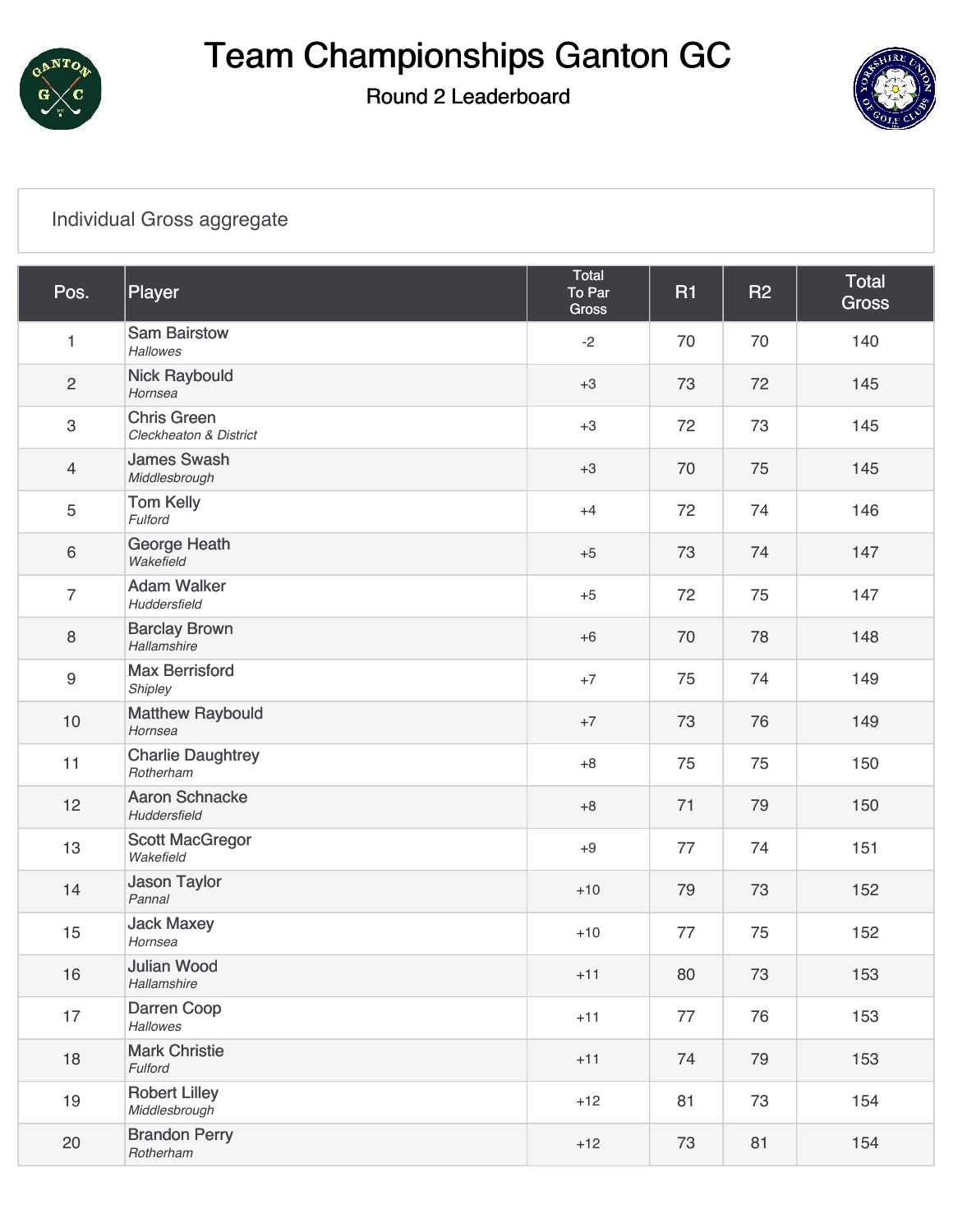

#### Round 2 Leaderboard



| 21 | <b>Tim Brind</b><br>Abbeydale                   | $+13$ | 80 | 75 | 155 |
|----|-------------------------------------------------|-------|----|----|-----|
| 22 | <b>Phill Collins</b><br>Middlesbrough           | $+13$ | 75 | 80 | 155 |
| 23 | <b>Gordon Owen</b><br><b>Waterton Park</b>      | $+15$ | 82 | 75 | 157 |
| 24 | <b>Jack Leversidge</b><br>Abbeydale             | $+15$ | 81 | 76 | 157 |
| 25 | <b>Conor Clarke</b><br>Wheatley                 | $+15$ | 78 | 79 | 157 |
| 26 | <b>Tom Vertigans</b><br>Cleckheaton & District  | $+15$ | 76 | 81 | 157 |
| 27 | <b>Jack Lynch</b><br><b>Hallowes</b>            | $+16$ | 82 | 76 | 158 |
| 28 | Pete Edmondson<br><b>Bingley St Ives</b>        | $+16$ | 75 | 83 | 158 |
| 29 | <b>Mark Woodall</b><br>Wheatley                 | $+17$ | 78 | 81 | 159 |
| 30 | <b>Tom Broxup</b><br>Cookridge Hall             | $+17$ | 73 | 86 | 159 |
| 31 | <b>Tom Stanley</b><br>Wath                      | $+18$ | 76 | 84 | 160 |
| 32 | <b>Richard Clark</b><br>Wheatley                | $+19$ | 78 | 83 | 161 |
| 33 | Nathan Ali<br>Cookridge Hall                    | $+20$ | 83 | 79 | 162 |
| 34 | <b>Michael McGuinness</b><br>Phoenix            | $+20$ | 80 | 82 | 162 |
| 35 | <b>Edward Hodgson</b><br><b>Bingley St Ives</b> | $+20$ | 79 | 83 | 162 |
| 36 | George Robson<br>Fulford                        | $+21$ | 85 | 78 | 163 |
| 37 | <b>Nigel Colbeck</b><br>Cleckheaton & District  | $+21$ | 85 | 78 | 163 |
| 38 | Joshua Wright<br>Abbeydale                      | $+22$ | 78 | 86 | 164 |
| 39 | <b>Carl Mcguinness</b><br>Phoenix               | $+23$ | 84 | 81 | 165 |
| 40 | <b>James Skirrow</b><br>Huddersfield            | $+23$ | 81 | 84 | 165 |
| 41 | <b>William Eardley</b><br>Pannal                | $+23$ | 80 | 85 | 165 |
| 42 | Lewis Hollingworth<br>Rotherham                 | $+23$ | 80 | 85 | 165 |
| 43 | <b>Jack Aldridge</b><br>Phoenix                 | $+25$ | 85 | 82 | 167 |
| 44 | <b>Charles Murray</b><br>Pannal                 | $+25$ | 81 | 86 | 167 |